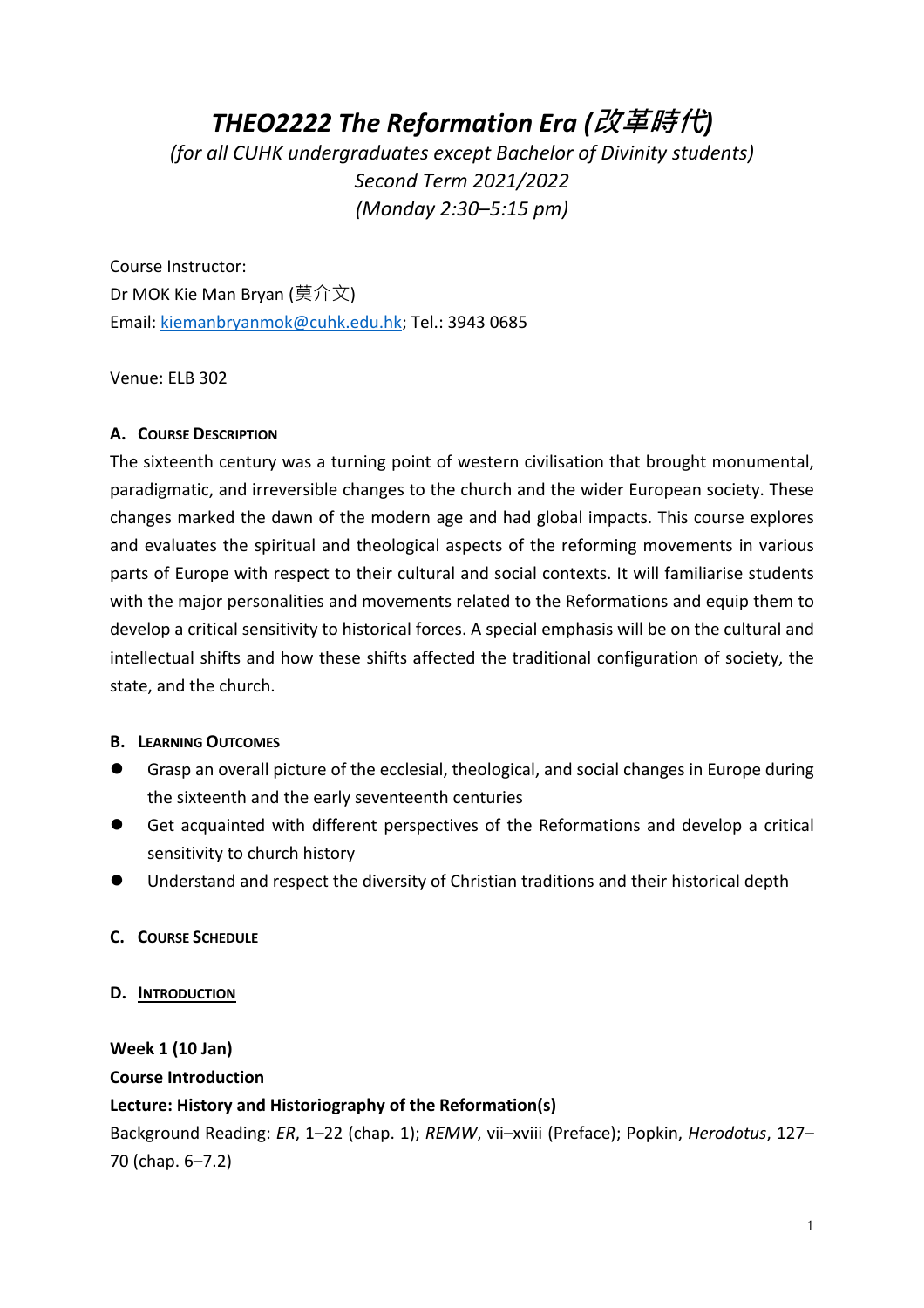# **PART I: BEFORE THE STORM**

# **Week 2 (17 Jan)**

# **Lecture: Late Medieval Christianity**

Background Reading: *REMW*, 3–63 (chaps. 1–3); Alternative: *ER*, 23–53 (chap. 2)

# **Week 3 (24 Jan)**

# **Tutorial: Papalism vs. Conciliarism**

Assigned Reading: Excerpts from *Haec Sancta* and *Frequens* (*SB*, §1.15); Pius II, *Execrabilis* (*SB*, §1.16)

Exercise #1: Describe the main point of argument regarding the highest authority of the church between the Council of Constance and Pope Pius II. Explain why they had such a different view. State and expound your opinion on this issue. (Deadline: 24/1, 12:30 pm)

## **Lecture: Renaissance Humanism**

Background Reading: *REMW*, 64–113 (chaps. 4–5)

# **Chinese New Year Holiday (31 Jan): NO CLASS!**

## **PART II: THE COURSE OF THE REFORMATIONS**

# **Week 4 (7 Feb)**

# **Tutorial: Humanist Agenda and Call for Reformations**

Assigned Reading: Excerpts from Erasmus, *Praise of Folly* (*SB*, §1.30)

Exercise #2: Identify the targets of Erasmus' sarcasm and the issues involved in it. Explain why Erasmus was so discontent with the Catholic Church of his time. Enter a short conversation with Erasmus' ideas. (Deadline: 7/2, 12:30 pm)

#### **Lecture: Luther**

Background Reading: *REMW*, 133–84 (chaps. 7–8); Alternative: *ER*, 54–85 (chap. 3)

# **Week 5 (14 Feb)**

# **Tutorial: Luther on** *Sola Fide*

Assigned Reading: Excerpts from Luther, *The Freedom of a Christian* (*SB*, §2.17)

Exercise #3: Summarise Luther's position on faith and works. Explain why Luther's teaching of justification was revolutionary. State how far you agree with Luther and give your reasons. (Deadline: 14/2, 12:30 pm)

# **Lecture: Revolution of the Common Man and The Swiss Reformation**

Background Reading: *REMW*, 185–247 (chaps. 9–10); Alternative: *ER*, 87–107, 130–87 (chaps. 4, 6–7)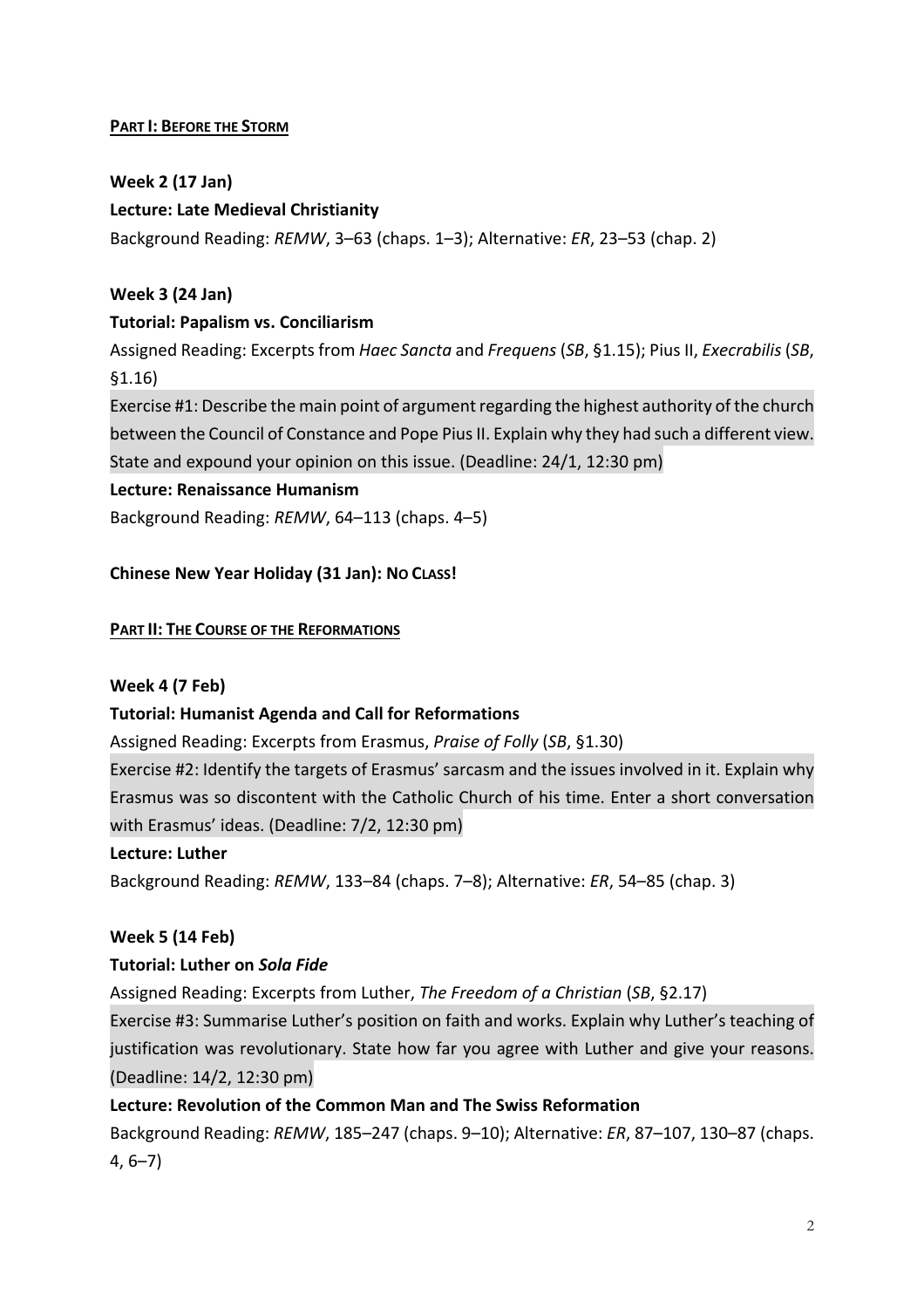# **Week 6 (21 Feb)**

# **Tutorial: Zwingli's Reform Agenda**

Assigned Reading: Excerpts from Zwingli, "Short Christian Instruction" (*SB*, §6.9)

Exercise #4: Identify and elaborate on the two salvations, two blasphemies, and two sins contended by Zwingli. Explain how doctrines are relevant to church life in Zwingli's teaching. Discuss your thought on images with Zwingli. (Deadline: 21/2, 12:30 pm)

## **Lecture: The Radical Reformation**

Background Reading: *REMW*, 248–85 (chap. 11); Alternative: *ER*, 188–213 (chap. 8)

## **Week 7 (28 Feb)**

## **Tutorial: Anabaptists' Rejection of Infant Baptism**

Assigned Reading: Excerpts from Conrad Grebel and Companions to Müntzer; Mantz's Petition of Defense; Hübmaier to Oecolampadius on Baptism (*SB*, §7.4–7.6)

Exercise #5: Summarise the reasons why Grebel, Mantz, and Hümbaier rejected infant baptism. Explain their understanding of the nature of baptism. Discuss how far do you agree with these anabaptists (cf. Zwingli, *Of Baptism* [*SB*, §7.9]). (Deadline: 28/2, 12:30 pm)

#### **Lecture: Calvin and Calvinism**

Background Reading: *REMW*, 286–317 (chap. 12); Alternative: *ER*, 234–92 (chaps. 10–12)

#### **Week 8 (7 Mar)**

# **Tutorial: Calvin's Predestination and** *Soli Deo Gloria*

Assigned Reading: Excerpts from Calvin, *Institutes of the Christian Religion* (*SB*, §9.7) Exercise #6: Summarise Calvin's doctrine of predestination. Explain how this doctrine about the knowledge of ourselves relates to the knowledge of God (see para. 2), particularly the principle of *soli Deo gloria*, "to God alone be the glory." Open a dialogue with Calvin on this issue. (Deadline: 7/3, 12:30 pm)

#### **Lecture: Reformations in the British Isles**

Background Reading: *REMW*, 318–65 (chap. 13); Alternative: *ER*, 293–320 (chap. 13)

# **Week 9 (14 Mar)**

#### **Tutorial: Queen Elizabeth's** *Via Media*

Assigned Reading: Excerpts from "The Thirty-Nine Articles of the Church of England" (*SB*, §12.21)

Exercise #7: Identify and describe any three issues that demonstrate the Church of England's break from Rome during Queen Elizabeth's reign. Choose one of this issue to elaborate on how it reflected Elizabeth's *via media*. Share your thought on this compromising position. (Deadline: 14/3, 12:30 pm)

#### **Lecture: Catholic Reform**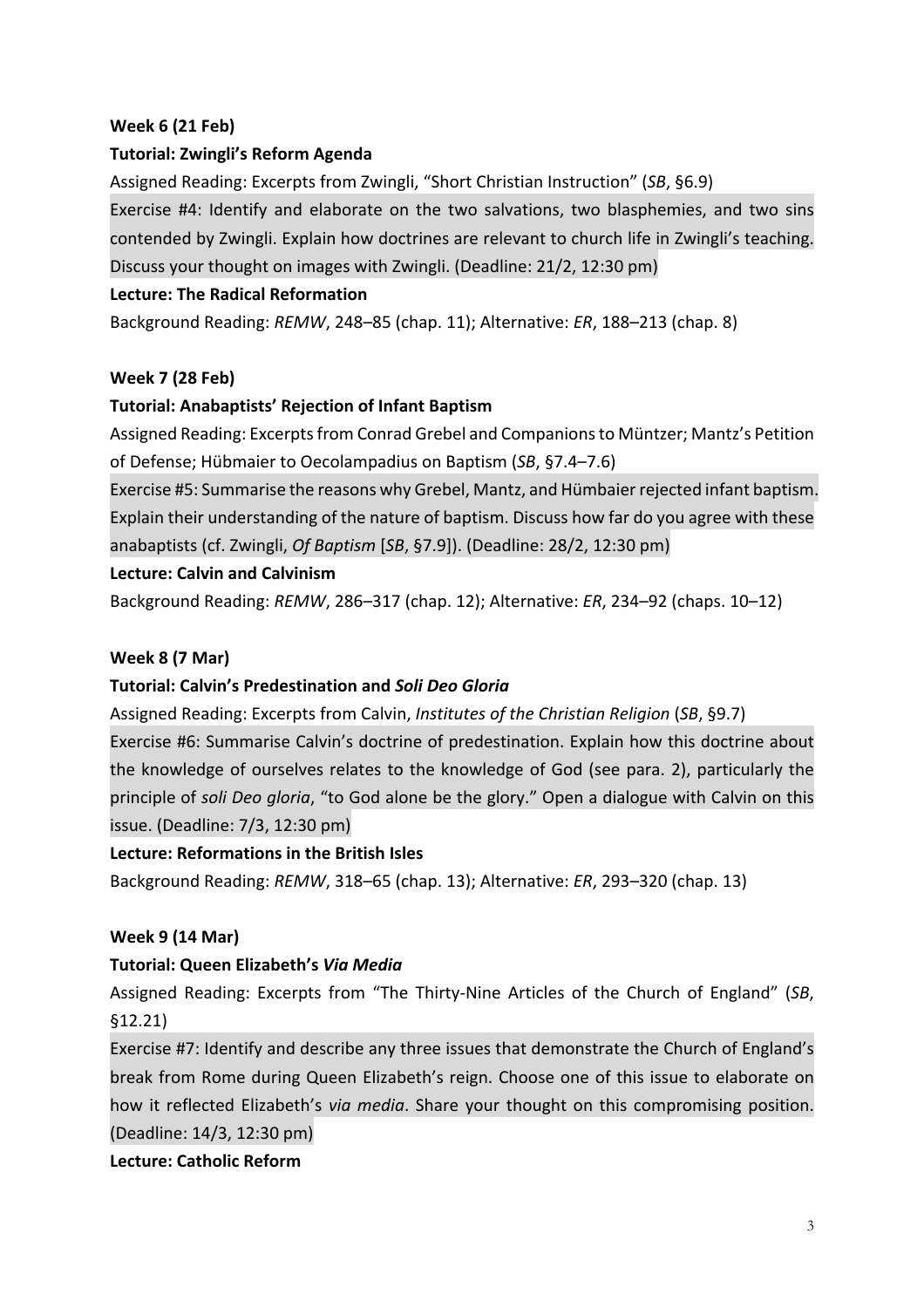Background Reading: *REMW*, 369–465 (chaps. 14–17)

## **PART III: CONSEQUENCES**

## **Week 10 (21 Mar)**

## **Tutorial: Catholic Response to Justification by Faith Alone**

Assigned Reading: Excerpts from "Decree and Canons Concerning Justification" (*SB*, §12.21) Exercise #8: Describe the Catholic doctrine of justification in contrast to the Protestant teaching of justification by faith. Elaborate on its biblical and theological basis. State your perspective on the relationship between faith and grace. (Deadline: 21/3, 12:30 pm)

#### **Lecture: Religious Wars**

Background Reading: *REMW*, 525–61 (chap. 20)

\* Students should decide on which book to read for the Reflective Book Report and start reading it

#### **Week 11 (28 Mar)**

## **Tutorial: Data Collection and Organization (Optional)**

Assigned Reading: Faye Halpern's (et al.) *A Guide to Writing in Religious Studies*, 27–31 (27– 29 for historical papers and 29–31 for theological papers)

#### **Lecture: Orthodoxy and Confessionalism**

Background Reading: *REMW*, 562–603 (chaps. 21–22 [till "Disciplinary Tribunals"])

# **Reading Week (4 Apr): NO CLASS!**

#### **Week 12 (11 Apr)**

**Tutorial: Academic Writing and Documentation (Optional)** Assigned Reading: Faye Halpern's (et al.) *A Guide to Writing in Religious Studies*, 13–25 **Lecture: Persecution and Witch Hunts** Background Reading: *REMW*, 603–59 (chap. 22 [from "Disciplinary Tribunals"]–23) \* Students should start writing the Reflective Book Report

# **Easter Holiday (18 Apr): NO CLASS!**

#### \* 7 May: Deadline for submission of Reflective Book Report

- **E. LEARNING ACTIVITIES**
- 1. **Lecture**: for mapping the territory, sketching background knowledge, and introducing fundamental concepts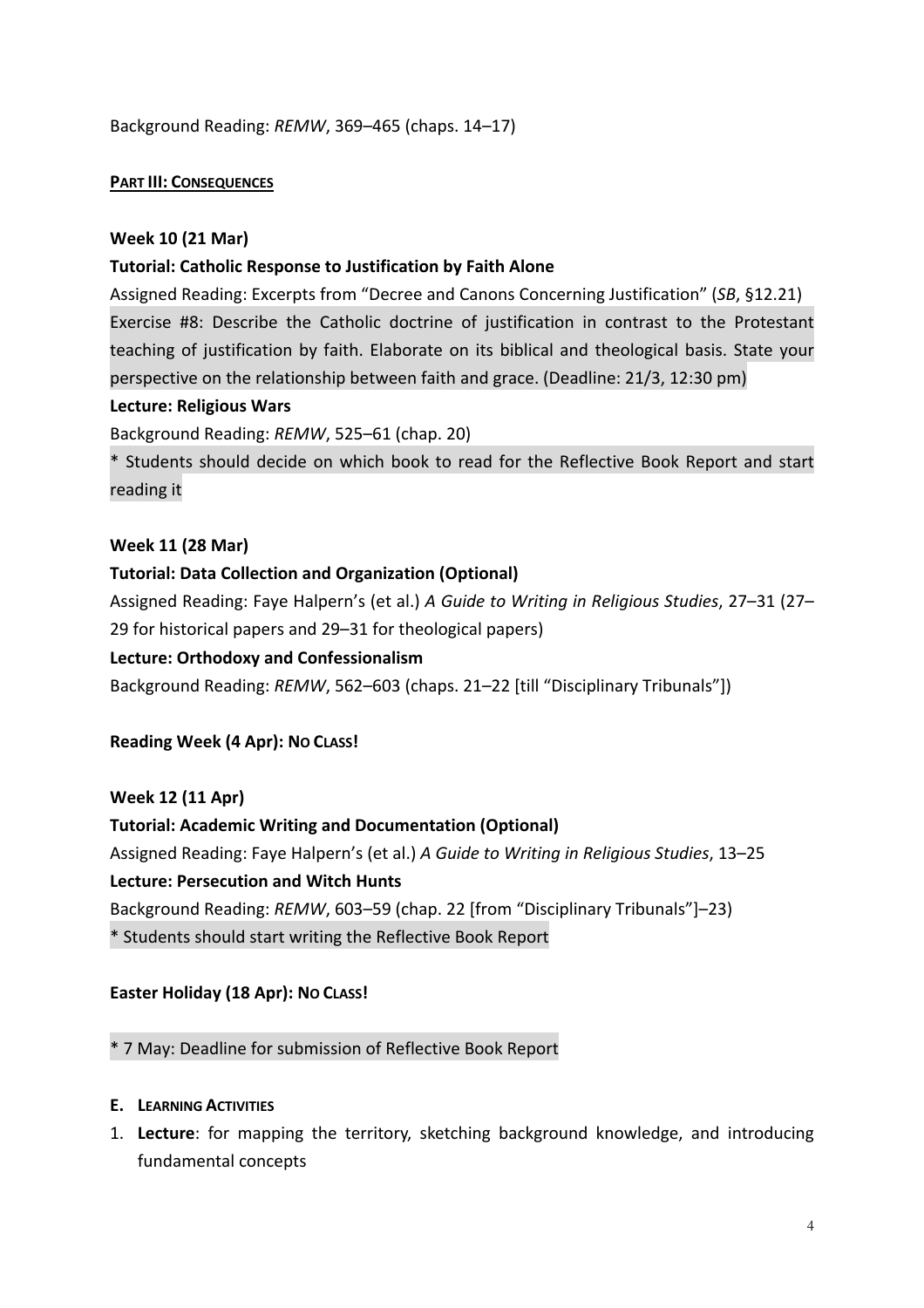- 2. **Reading and document analysis exercise**: for understanding and studying primary source
- 3. **Tutorial**: for stimulating critical and creative thinking regarding reformers' thoughts
- 4. **Student-initiated inquiry and paper writing**: for an in-depth understanding of a specific area of the Reformation era

# **F. ASSESSMENT**

# 1. Participation (20%)

Students are expected to regularly attend the lectures and actively participate in the tutorials. Class attendance each week is required for completion of the course. Engagement in tutorial discussion is essential.

# 2. Document Analysis Exercise (30%)

Submit at least 6 (out of 8) exercises listed on the course schedule above (texts available on CUHK Blackboard)by their respectively designated deadlines. For each exercise, read the assigned primary source and follow its specific instructions to write a short essay of 200–250 words (or 300–400 Chinese characters). Each exercise shall be submitted in .docx or .doc format with filename as, for example, "THEO2222 Exercise 1 CHAN Tai Man" / "THEO2222 Exercise 9 WONG Chris" (number according to the designated one). For those who submit more than 6 exercises, only the best 6 will be counted.

Students shall use the template file "THEO5271-2222 Exercise Template.dotx" (available on Blackboard) to write this assignment.

# **Assessment Criteria**

**Content:** Clarity in addressing the assigned questions, degree of observation and insight, profoundness of self-awareness

**Evidence:** Integration of primary source and historical background

**Writing:** Organisation of information, neatness and conciseness of writing, use of language

# 3. Reflective Book Report (50%)

Read one of the following books thoroughly. Write a book report of 2,500–3,000 words (or 3,750–4,800 Chinese characters) that includes two parts with approximately equal length. The first part is to demonstrate an in-depth reading and a good understanding of the selected book and summarises the content in a concise form. The second part is to reflect on one or two issue(s) raised in the book in a way that relates to the present context (in whatever way this present context is defined). The report shall be submitted to VeriGuide in .docx or .doc format with filename as, for example, "THEO2222 Report CHAN Tai Man" / "THEO2222 Report WONG Chris." The deadline is 7 May 2022.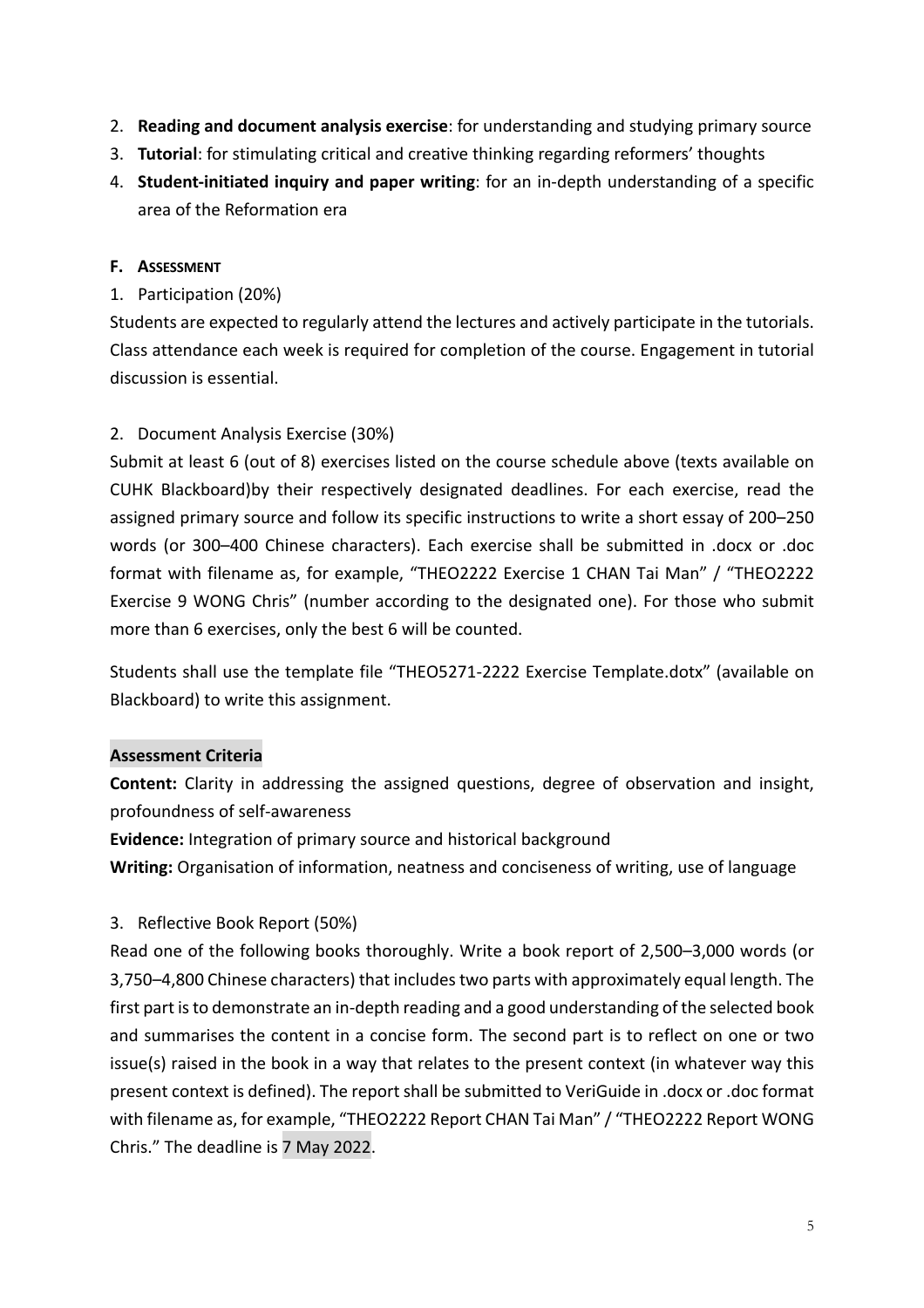Students shall use the template file "THEO2222 Report Template.dotx" (available on Blackboard) to write this assignment.

# List of Books (refer to reading list for details)

- 1. Dawson's *John Knox* (Knox/Reformation in Scotland/Reformed tradition)
- 2. Duffy's *Voices of Morebath* (Reformation in England/Microhistory)
- 3. Estep's *The Anabaptist Story* (Radical Reformation/anabaptist tradition)
- 4. de Gruchy's *John Calvin* (Calvin/Reformation in Geneva/Reformed Tradition)
- 5. Gunther's *Reformation Unbound* (Reformation in England/Anglican Tradition)
- 6. Hill's *Baptism, Brotherhood, and Belief in Reformation Germany* (Reformation in Germany/Lutheran and anabaptist tradition)
- 7. Rex's *The Making of Martin Luther* (Luther/Reformation in Germany/Lutheran tradition)
- 8. Wabuda's *Thomas Cranmer* (Cranmer/Reformation in England/Anglican Tradition)

## **Assessment Criteria**

**Summary:** Ability of identifying the book's main themes and arguments, structure and organisation, and critical issues as well as the author's distinctive viewpoints **Comment:** Appreciation of the scholarship of the critical issues, critical engagement with the author and the text

**Reflection:** Depth of self-awareness in relating the issues at hand to the present context **Writing:** Organisation of information, neatness and conciseness of writing, use of language

# **Notes**

# 1. Language

Ability to read English is a must. **Students are expected to rely solely or decisively on English materials in their written assignments.** However, students are allowed to write in either English or Chinese. It is important to write in a language that students can express themselves confidently and comfortably. On the other hand, it is also an important training to write in English, especially for those who are interested to pursue further study. For those who have difficulty in writing English, you may find help from the Independent Learning Centre in CUHK where you can get language learning resources and consultation service.

# 2. Citation Style

All citations in writing assignments shall follow the **notes and bibliography system** (footnote format) of the **Chicago Manual of Style, 17th edition** (see chap. 14). Use shortened citations for all subsequent citations of sources already given in full (see sec. 14.29–36). **Citation of Chinese materials is discouraged.** (If this is really necessary, follow 中國文哲研究集刊撰稿 格式) **Always put the note number at the end of the sentence after the punctuation** (also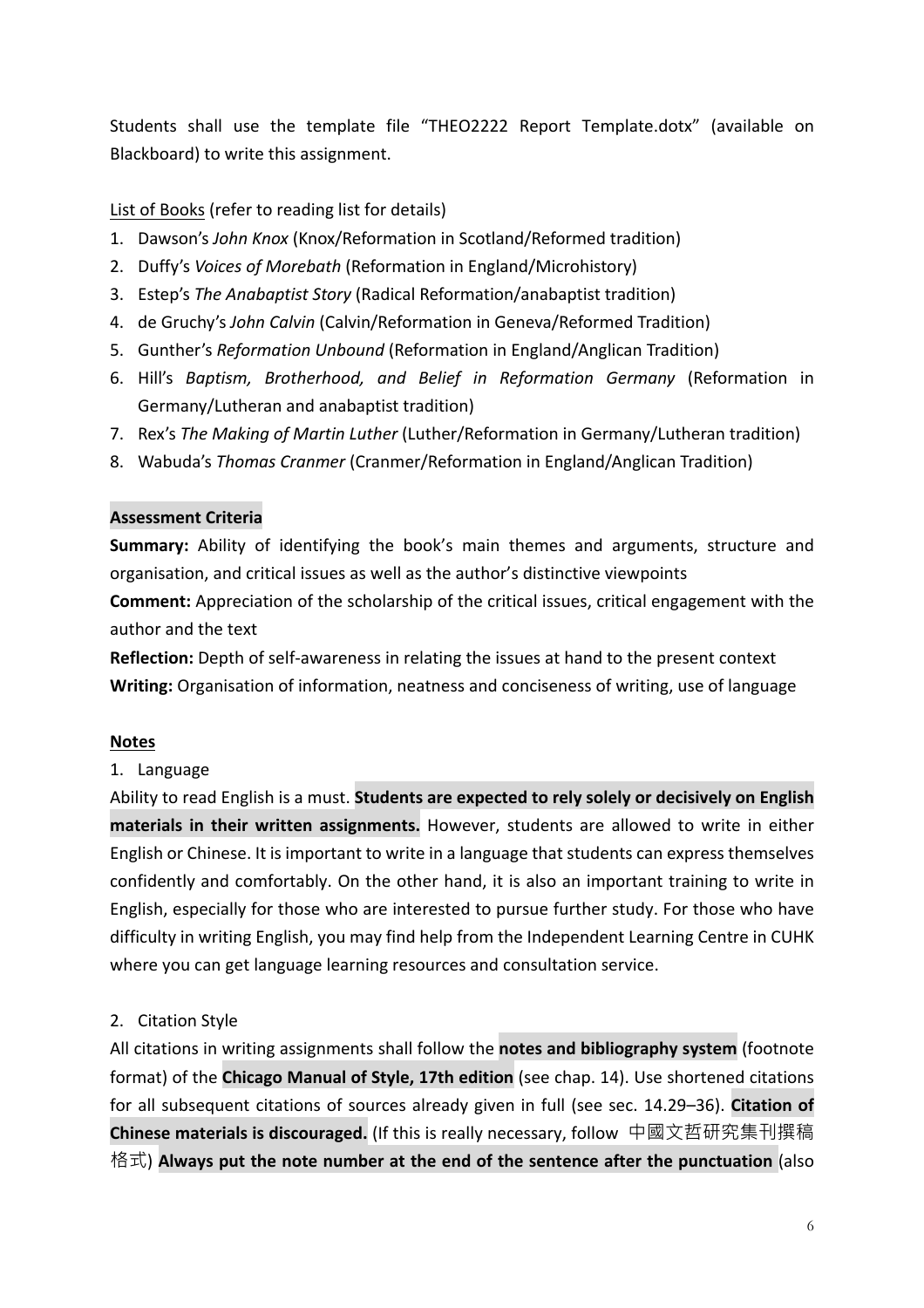applies to footnotes in Chinese and thus disregards the instructions of 中國文哲研究集刊撰 稿格式 in this respect). **Use of untraceable materials, including but not limited to Wikipedia, as a source is strictly forbidden.** The Chicago Manual of Style (17th edition) is available on the databases of CUHK Library website.

# 3. Deadlines

Students shall observe the deadlines strictly. Late submission of document analysis exercises will not be accepted. Late submission of other assignments will result in a mark deduction of 2 points of the respective assignment for each day.

# 4. Word Count

Students shall observe the lower and upper limit of word count strictly. **Footnotes are included in word count.** For Chinese papers, punctuations are also counted.

# 5. Format

All written assignments shall observe the following rules:

- (a) Paper size: A4 (210 mm x 297 mm)
- (b) Margins: 2.5 cm all round
- (c) Spacing
	- (i) Double line for the body of the text, single line for block quotations, footnotes, captions, and bibliography/reference list);
	- (ii) Indentation (縮排) of 1.27 cm or 2 characters (字元) shall be employed for every paragraph; and
	- (iii) No extra spacing shall be employed between paragraphs
- (d) Font type and size: For English papers, Calibri or Times New Roman in size 12 (10 for footnotes) shall be used; for Chinese papers, 微軟正黑體 or SimSun in size 12 (10 for footnotes) shall be used
- (e) Pagination: All pages starting from the first page of the introduction shall be numbered in Arabic numbers (1, 2, 3...). Cover page (if any) shall not be paginated.

# 6. File Format and Name

**Only .docx or .doc is accepted.** Other file formats including .pdf are not accepted. **Stick to the filename format as stated.**

- 7. Academic Honesty and Plagiarism
- l Attention is drawn to University policy and regulations on honesty in academic work, and to the disciplinary guidelines and procedures applicable to breaches of such policy and regulations. Details may be found at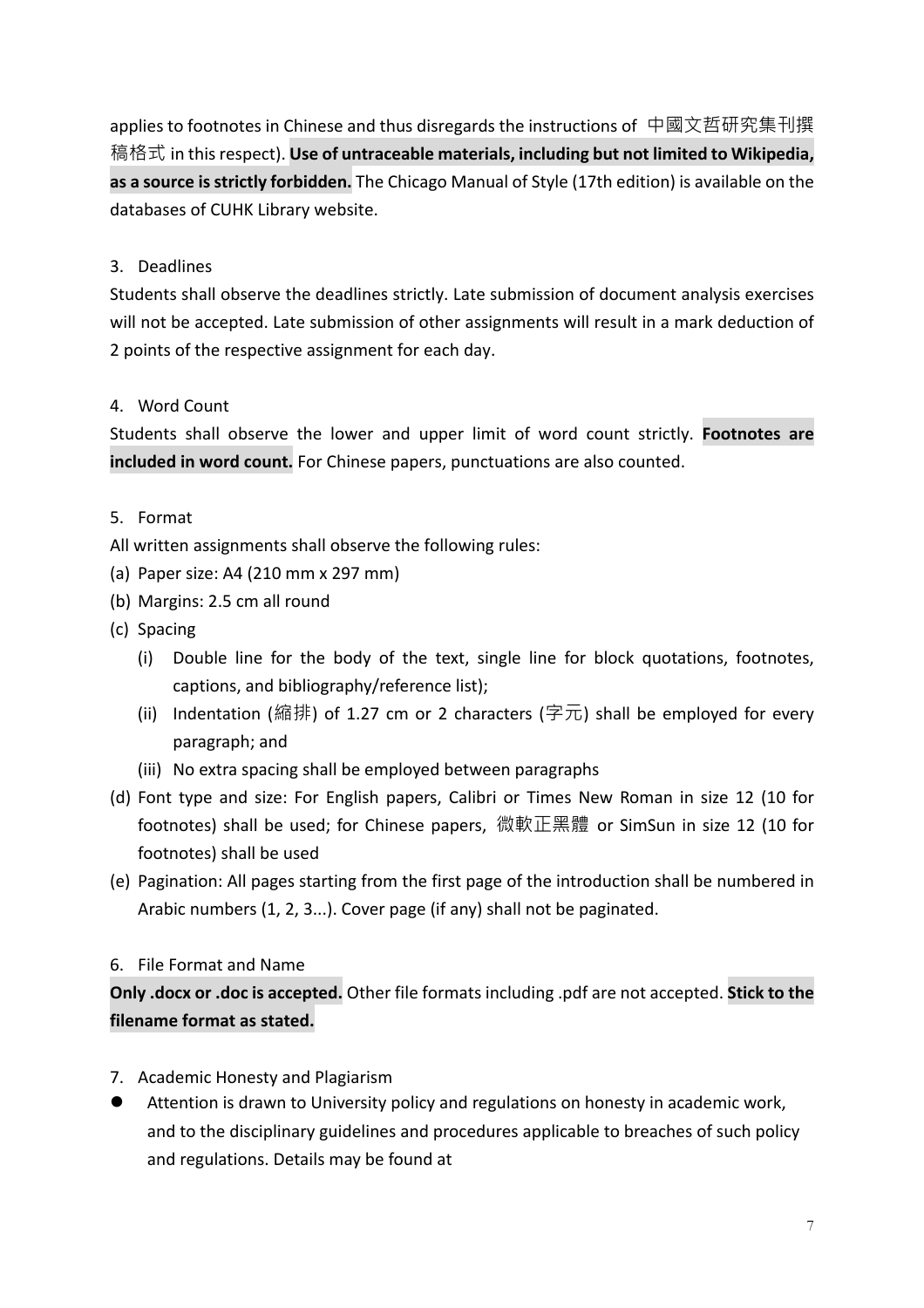# http://www.cuhk.edu.hk/policy/academichonesty/.

- With each assignment, students will be required to submit a signed declaration that they are aware of these policies, regulations, guidelines and procedures. For group projects, all students of the same group should be asked to sign the declaration.
- For assignments in the form of a computer-generated document that is principally textbased and submitted via VeriGuide, the statement, in the form of a receipt, will be issued by the system upon students' uploading of the soft copy of the assignment. Assignments without the receipt will not be graded by teachers. Only the final version of the assignment should be submitted via VeriGuide.
- l Please upload a scanned copy of the signed receipt to Blackboard Learn. (**DO NOT send it through email**.)

\*\* All written assignments shall be submitted through **VeriGuide**. Email or hardcopy is not accepted. Duly signed VeriGuide Receipt shall be uploaded to **Blackboard Learn**.

## **G. REQUIRED AND SUGGESTED READINGS**

## Designated Textbooks

- \*Eire, Carlos M. N. *Reformations: The Early Modern World, 1450-1650*. New Haven, CT: Yale University Press, 2016. [*REMW*]
- \*Lindberg, Carter. *The European Reformations*. 2nd ed. Malden, MA: Wiley-Blackwell, 2010. [*ER*]
- \*Lindberg, Carter, ed. *The European Reformations Sourcebook*. Malden, MA: Wiley-Blackwell, 2000. [*SB*]

# Other Textbooks

- Cameron, Euan. *The European Reformation*. Oxford: Oxford University Press, 1991.
- \*MacCulloch, Diarmaid. *Reformation: Europe's House Divided, 1490-1700*. London: Penguin Books, 2004. (Highly recommended for advanced or ambitious learners)
- Sunshine, Glenn S. *A Brief Introduction to the Reformation*. Louisville, KY: Westminster John Knox Press, 2017.

# Extended Readings (History)

Baylor, Michael G. *The Radical Reformation*. Cambridge: Cambridge University Press, 1991. Bertoglio, Chiara. *Reforming Music: Music and the Religious Reformations of the Sixteenth* 

# *Century*. Berlin: Walter de Gruyter, 2017.

- Biagioni, Mario. *The Radical Reformation and the Making of Modern Europe: A Lasting Heritage*. Leiden: BRILL, 2016.
- #Dawson, Jane E. A. *John Knox*. New Haven, CT: Yale University Press, 2015.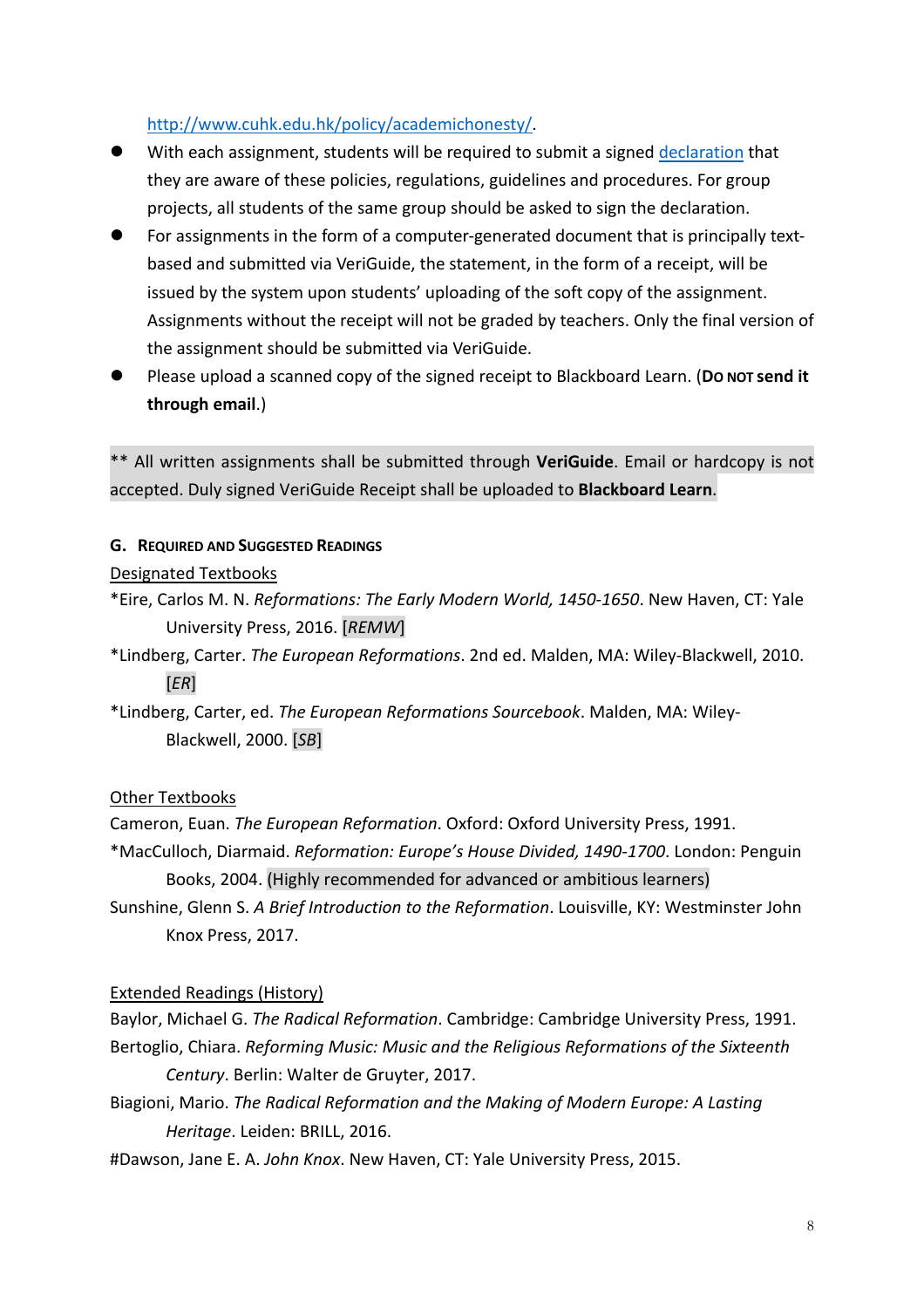- Dean, Jonathan. *God Truly Worshipped: Thomas Cranmer and His Writings*. Norwich, UK: Canterbury Press, 2012.
- Dowley, Tim. *Atlas of the European Reformations*. Lanham, MD: National Book Network, 2015.
- Duffy, Eamon. *Reformation Divided: Catholics, Protestants and the Conversion of England*. London: Bloomsbury, 2017.
- #Duffy, Eamon. *The Voices of Morebath: Reformation and Rebellion in an English Village*. New Haven, CT: Yale University Press 2001.
- #Estep, William Roscoe. *The Anabaptist Story: An Introduction to Sixteenth-Century Anabaptism*. 3rd ed. Grand Rapids, MI: William B. Eerdmans, 1996.
- Goertz, Hans-Jurgen. *The Anabaptists*. London: Routledge, 1997.
- Gregory, Brad S. *The Unintended Reformation: How a Religious Revolution Secularized Society*. Cambridge, MA: Harvard University Press, 2012.
- #de Gruchy, John W. *John Calvin: Christian Humanist & Evangelical Reformer*. Eugene, OR: Cascade Books, 2013.
- #Gunther, Karl. *Reformation Unbound: Protestant Visions of Reform in England, 1525-1590*. Cambridge: Cambridge University Press, 2014.
- #Hill, Kat. *Baptism, Brotherhood, and Belief in Reformation Germany: Anabaptism and Lutheranism, 1525–1585*. Oxford: Oxford University Press, 2015.
- Luther, Martin. *The Annotated Luther*. Edited by Hans Joachim Hillerbrand, Kirsi Irmeli Stjerna, and Timothy J. Wengert. Minneapolis, MN: Fortress Press, 2015.
- Marshall, Peter. *Heretics and Believers: A History of the English Reformation*. New Haven, CT: Yale University Press, 2017.
- Marshall, Peter. *Reformation England, 1480-1642*. 2nd ed. London: Bloomsbury Academic, 2012.
- Marshall, Peter, ed. *The Oxford Illustrated History of the Reformation*. Oxford: Oxford University Press, 2015.
- McGinn, Bernard. *Mysticism in the Reformation (1500-1650)*. Presence of God 6. New York: Crossroad, 2016.
- McGrath, Alister E. *A Life of John Calvin: A Study in the Shaping of Western Culture*. Oxford: Blackwell, 1990.
- O'Day, Rosemary. *The Debate on the English Reformation*. 2nd ed. Manchester: Manchester University Press, 2014.
- Packull, Werner O. *Hutterite Beginnings: Communitarian Experiments during the Reformation*. Baltimore, MD: Johns Hopkins University Press, 1995.
- #Rex, Richard. *The Making of Martin Luther*. Book Collections on Project MUSE. Princeton, NJ: Princeton University Press, 2017.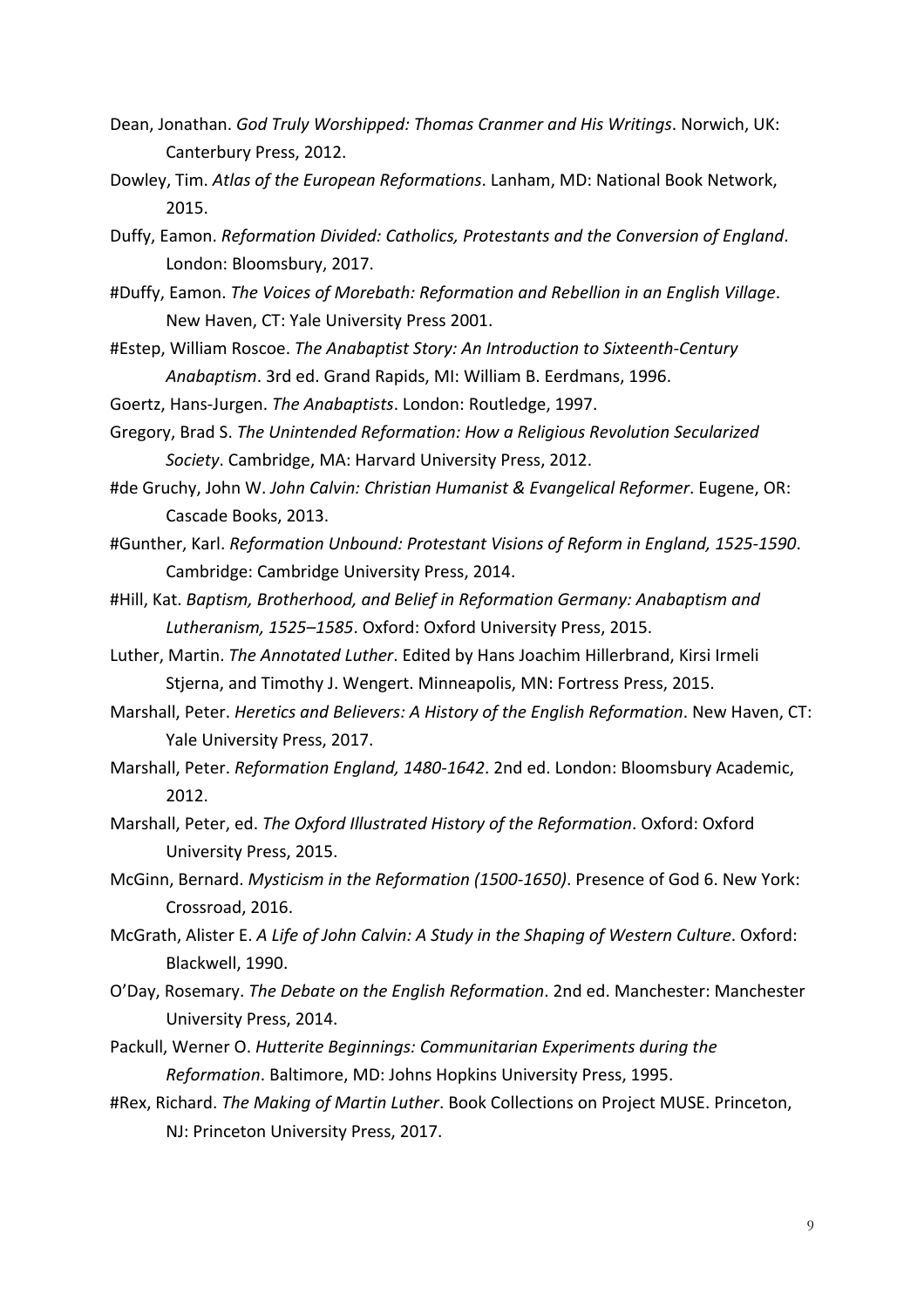- Roth, John D., and James Stayer, eds. *A Companion to Anabaptism and Spiritualism, 1521- 1700*. Brill's Companions to the Christian Tradition 6. Boston: BRILL, 2006.
- Rublack, Ulinka. *The Oxford Handbook of the Protestant Reformations*. Oxford Handbooks. Oxford: Oxford University Press, 2017.
- Vendrix, Philippe, ed. *Music and the Renaissance: Renaissance, Reformation and Counter-Reformation*. Farnham, UK: Ashgate, 2011.
- #Wabuda, Susan. *Thomas Cranmer*. Routledge Historical Biographies. Abingdon, UK: Routledge, 2017.
- Wandel, Lee Palmer. *The Reformation: Towards a New History*. Cambridge: Cambridge University Press, 2011.
- Whitford, David M., ed. *Martin Luther in Context*. Cambridge: Cambridge University Press, 2018.
- Williams, Leslie. *Emblem of Faith Untouched: A Short Life of Thomas Cranmer*. Grand Rapids, MI: Eerdmans, 2016.
- Witte, John Jr., and Amy Wheeler, eds. *The Protestant Reformation of the Church and the World*. Louisville, KY: Westminster John Knox Press, 2018.

#### Extended Readings (Theology)

- Bagchi, David V. N., and David Curtis Steinmetz, eds. *The Cambridge Companion to Reformation Theology*. Cambridge: Cambridge University Press, 2004.
- Barth, Hans-Martin. *The Theology of Martin Luther: A Critical Assessment*. Minneapolis, MN: Fortress, 2013.
- Barth, Karl. *The Theology of John Calvin*. Grand Rapids, MI: W. B. Eerdmans, 1995.
- Christ-von Wedel, Christine. *Erasmus of Rotterdam: Advocate of a New Christianity*. Toronto: University of Toronto Press, 2013.
- Ebeling, Gerhard. *Luther: An Introduction to His Thought*. Translated by R. A. Wilson. London: Collins, 1970.
- George, Timothy. *Theology of the Reformers*. Nashville, TN: Broadman, 1988.
- Gray, Madeleine. *The Protestant Reformation: Belief, Practice, and Tradition*. Brighton: Sussex Academic, 2003.
- Helm, Paul. *Calvin: A Guide for the Perplexed*. London: Bloomsbury, 2008.
- Helm, Paul. *Calvin at the Centre*. Oxford: Oxford University Press, 2009.
- Helm, Paul. *John Calvin's Ideas*. Oxford: Oxford University Press, 2004.
- Kittleson, James M. *Luther the Reformer: The Story of the Man and His Career*. Translated by Hans H. Wiersma. Lanham, MD: Augsburg Fortress, 2016.
- Klauber, Martin I., ed. *The Theology of the French Reformed Churches: From Henri IV to the Revocation of the Edict of Nantes*. Grand Rapids, MI: Reformation Heritage Books, 2014.